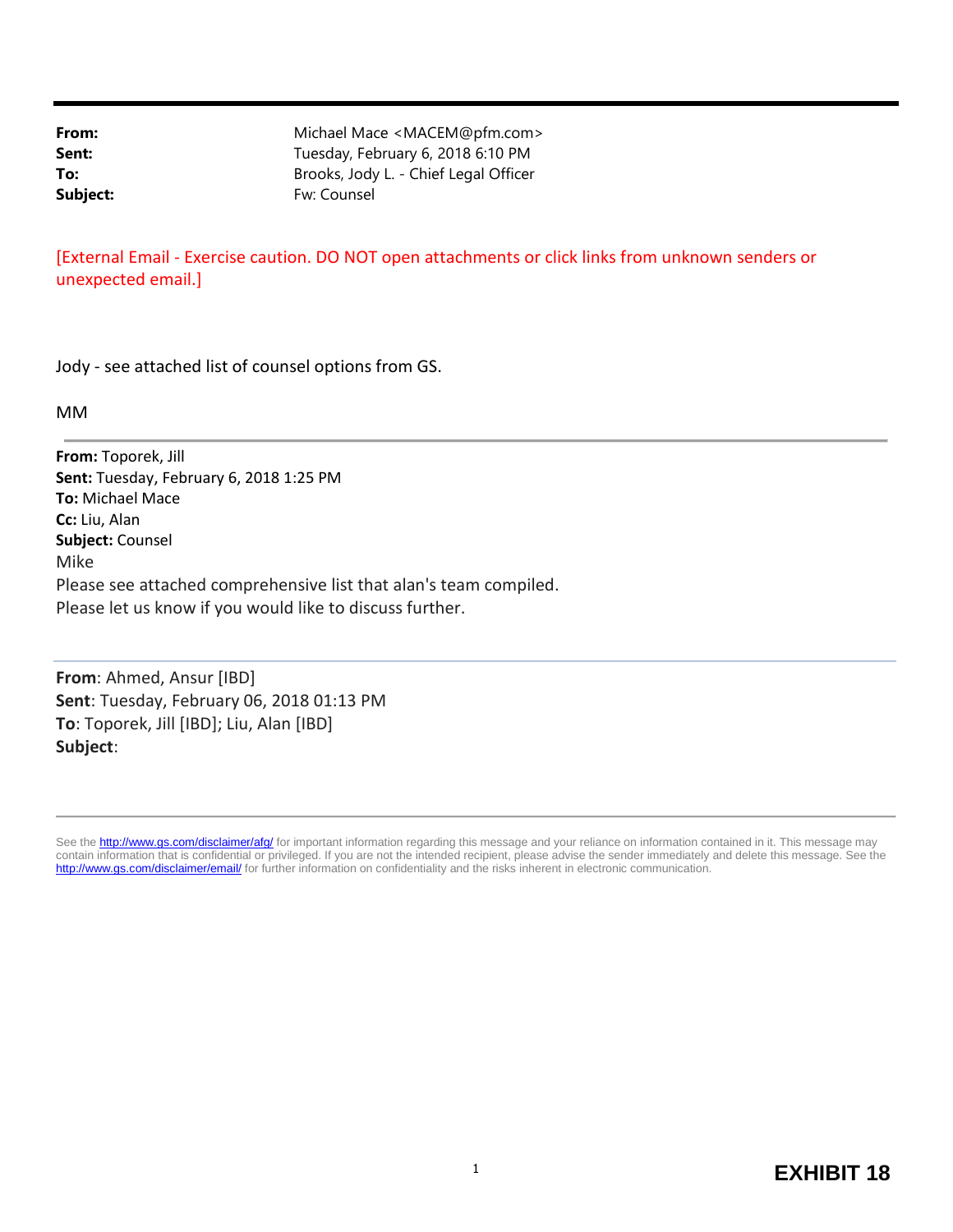Goldman<br>Sachs

## **Legal Counsel for Select Corporate Utility Mergers**

|                                                       | <b>Buy-Side</b>                                                     |                                                                                                                    | <b>Sell-Side</b>                                       |                                                                                    |                                                                                        |  |
|-------------------------------------------------------|---------------------------------------------------------------------|--------------------------------------------------------------------------------------------------------------------|--------------------------------------------------------|------------------------------------------------------------------------------------|----------------------------------------------------------------------------------------|--|
| <b>Acquirer / Target</b>                              | <b>Legal Advisor</b>                                                | <b>Principal Lawyer(s)</b>                                                                                         | <b>Legal Advisor</b>                                   | <b>Principal Lawyer(s)</b>                                                         |                                                                                        |  |
| South Jersey Industries /<br><b>Elizabethtown Gas</b> | <b>Baker Botts LLP</b>                                              | William Lamb                                                                                                       | Gibson, Dunn, & Crutcher LLP                           | Barbara Becker<br>Saee Muzumdar                                                    |                                                                                        |  |
| Sempra / Oncor                                        | White & Case LLP                                                    | Thomas Lauria<br><b>Gregory Pryor</b>                                                                              | Kirkland & Ellis LLP<br>Richards, Layton & Finger, P.A | <b>Edward Sassower</b><br>John Pitts<br><b>Mark Collins</b><br>Daniel DeFranceschi | ■ The most commonly<br>used law firm is<br>Kirkland & Ellis (5)<br><b>Transactions</b> |  |
| <b>Westar / Great Plains</b>                          | <b>Baker Botts LLP</b>                                              | William Lamb<br>James Mayor                                                                                        | <b>Bracewell LLP</b>                                   | John Klauberg<br><b>Frederick Lark</b>                                             | commonly lead<br>by George                                                             |  |
| <b>Hydro One / Avista</b>                             | <b>Bracewell LLP</b>                                                | John Klauberg<br><b>Frederick Lark</b>                                                                             | Kirkland & Ellis LLP                                   | George Stamas<br>Alexander Fine                                                    | <b>Stamas and</b><br><b>Alexander Fine</b>                                             |  |
| <b>AltaGas / WGL</b>                                  | Vinson & Elkins LLP                                                 | Keith Fullenweider<br>Benji Barron                                                                                 | Kirkland & Ellis LLP                                   | George Stamas<br>Andrew Calder                                                     | $\blacksquare$ Other law firms<br>appearing in multiple<br>transactions:               |  |
|                                                       | <b>Stikeman Elliott LLP</b>                                         | Keith Chatwin<br><b>Leland Corbett</b>                                                                             | Covington & Burling LLP                                | Mark Plotkin<br>David Fagan                                                        |                                                                                        |  |
| <b>Algonquin / Empire</b>                             | Husch Blackwell LLP<br>Choate, Hall & Stewart LLP                   | James Goettsch<br>Michael Eason<br>John Ventola<br>Sean Monahan                                                    | Cahill Gordon & Reindel LLP                            | Michael Sherman<br>Kimberly Petillo-Dacossard                                      | Baker Botts (2)<br>Bracewell (2)<br><b>White &amp; Case</b>                            |  |
| Fortis / ITC                                          | Davies Ward Philips & Vineberg LLP<br>White & Case LLP              | Raj Juneja<br>Carol Pennycook<br>John Reiss<br>Jason Webber                                                        | Sidley Austin LLP                                      | Asi Kirmayer                                                                       | (2)<br>Sidley Austin (2)<br>Gibson, Dunn, &                                            |  |
| <b>Dominion / Questar</b>                             | McGuireWoods LLP                                                    | Joanne Katsantonis<br>John Hughes                                                                                  | Kirkland & Ellis LLP<br><b>Stoel Rives LLP</b>         | George Stamas<br>Alexander Fine<br><b>NA</b>                                       | Crutcher (2)                                                                           |  |
| <b>Duke / Piedmont</b>                                | Sidley Austin LLP                                                   | Thomas Cole<br>Imad Qasim                                                                                          | Kirkland & Ellis LLP<br>Moore & Van Allen PLLC         | George Stamas<br>Alexander Fine<br><b>NA</b>                                       |                                                                                        |  |
| Southern / AGL                                        | Gibson, Dunn & Crutcher LLP<br>Jones Day<br><b>Troutman Sanders</b> | William Scherman<br>Joshua Soven<br>William Rowland<br><b>Bryan Davis</b><br><b>Frank Schiller</b><br>Kevin Greene | Cravath, Swaine & Moore LLP                            | <b>Richard Hall</b>                                                                |                                                                                        |  |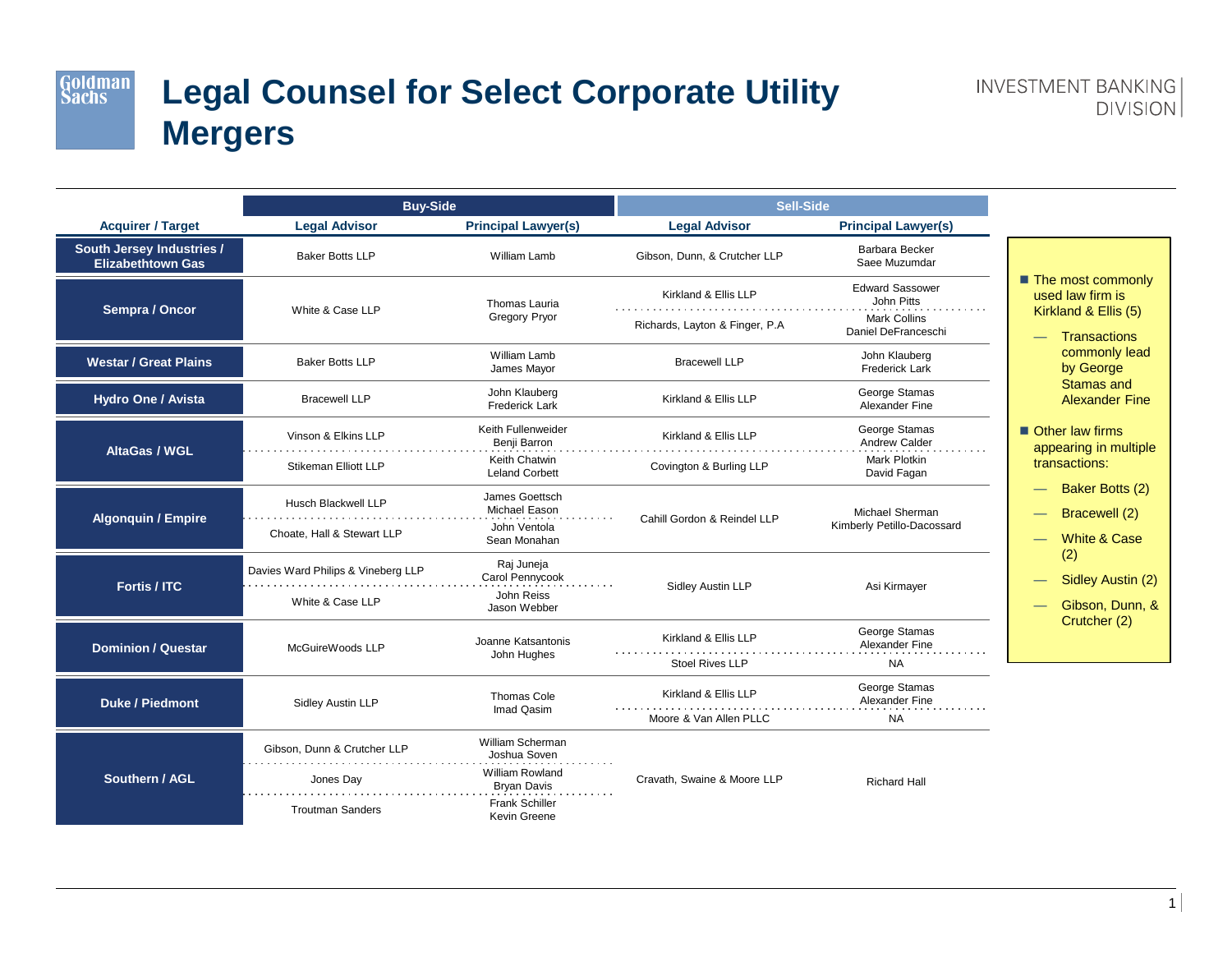### Goldman<br>Sachs

# **Contact Information (1/2)**

| <b>Law Firm</b>                    | Laywer                     | <b>Phone Number</b> | <b>Email</b>                     | <b>Office Location</b> |
|------------------------------------|----------------------------|---------------------|----------------------------------|------------------------|
| <b>Baker Botts LLP</b>             | <b>William Lamb</b>        | 212-408-2557        | bill.lamb@bakerbotts.com         | New York               |
| <b>Baker Botts LLP</b>             | James Mayor                | 713-229-1749        | james.mayor@bakerbotts.com       | Houston                |
| <b>Bracewell LLP</b>               | John Klauberg              | 212-938-6400        | john.klauberg@bracewell.com      | New York               |
| <b>Bracewell LLP</b>               | <b>Frederick Lark</b>      | 212-508-6169        | fritz.lark@bracewell.com         | New York               |
| Cahill Gordon & Reindel LLP        | Michael Sherman            | 212-701-3747        | msherman@cahill.com              | New York               |
| Cahill Gordon & Reindel LLP        | Kimberly Petillo-Dacossard | 212-701-3265        | kpetillo-decossard@cahill.com    | New York               |
| Choate, Hall & Stewart LLP         | John Ventola               | 617-248-5085        | jventola@choate.com              | <b>Boston</b>          |
| Choate, Hall & Stewart LLP         | Sean Monahan               | 617-248-2117        | smonahan@choate.com              | <b>Boston</b>          |
| Covington & Burling LLP            | <b>Mark Plotkin</b>        | 202-662-5656        | mplotkin@cov.com                 | Washington DC          |
| Covington & Burling LLP            | David Fagan                | 202-662-5291        | dfagan@cov.com                   | Washington DC          |
| Cravath, Swaine & Moore LLP        | <b>Richard Hall</b>        | 212-474-1293        | rhall@cravath.com                | New York               |
| Davies Ward Philips & Vineberg LLP | Raj Juneja                 | 416-863-5508        | rjuneja@dwpv.com                 | Toronto                |
| Davies Ward Philips & Vineberg LLP | Carol Pennycook            | 416-863-5546        | cpennycook@dwpv.com              | Toronto                |
| Gibson, Dunn, & Crutcher LLP       | Barbara Becker             | 212-351-4062        | bbecker@gibsondunn.com           | New York               |
| Gibson, Dunn, & Crutcher LLP       | Saee Muzumdar              | 212-351-3966        | smuzumdar@gibsondunn.com         | New York               |
| Gibson, Dunn, & Crutcher LLP       | William Scherman           | 202-887-3510        | wscherman@gibsondunn.com         | Washington DC          |
| Gibson, Dunn, & Crutcher LLP       | Joshua Soven               | 202-955-8503        | jsoven@gibsondunn.com            | Washington DC          |
| <b>Husch Blackwell LLP</b>         | James Goettsch             | 816-983-8257        | jim.goettsch@huschblackwell.com  | Kansas City            |
| <b>Husch Blackwell LLP</b>         | Michael Eason              | 816-983-8335        | michael.eason@huschblackwell.com | Kansas City            |
| Jones Day                          | <b>William Rowland</b>     | 404-581-8961        | wbrowland@jonesday.com           | Atlanta                |
| Jones Day                          | <b>Bryan Davis</b>         | 404-581-8631        | bedavis@jonesday.com             | Atlanta                |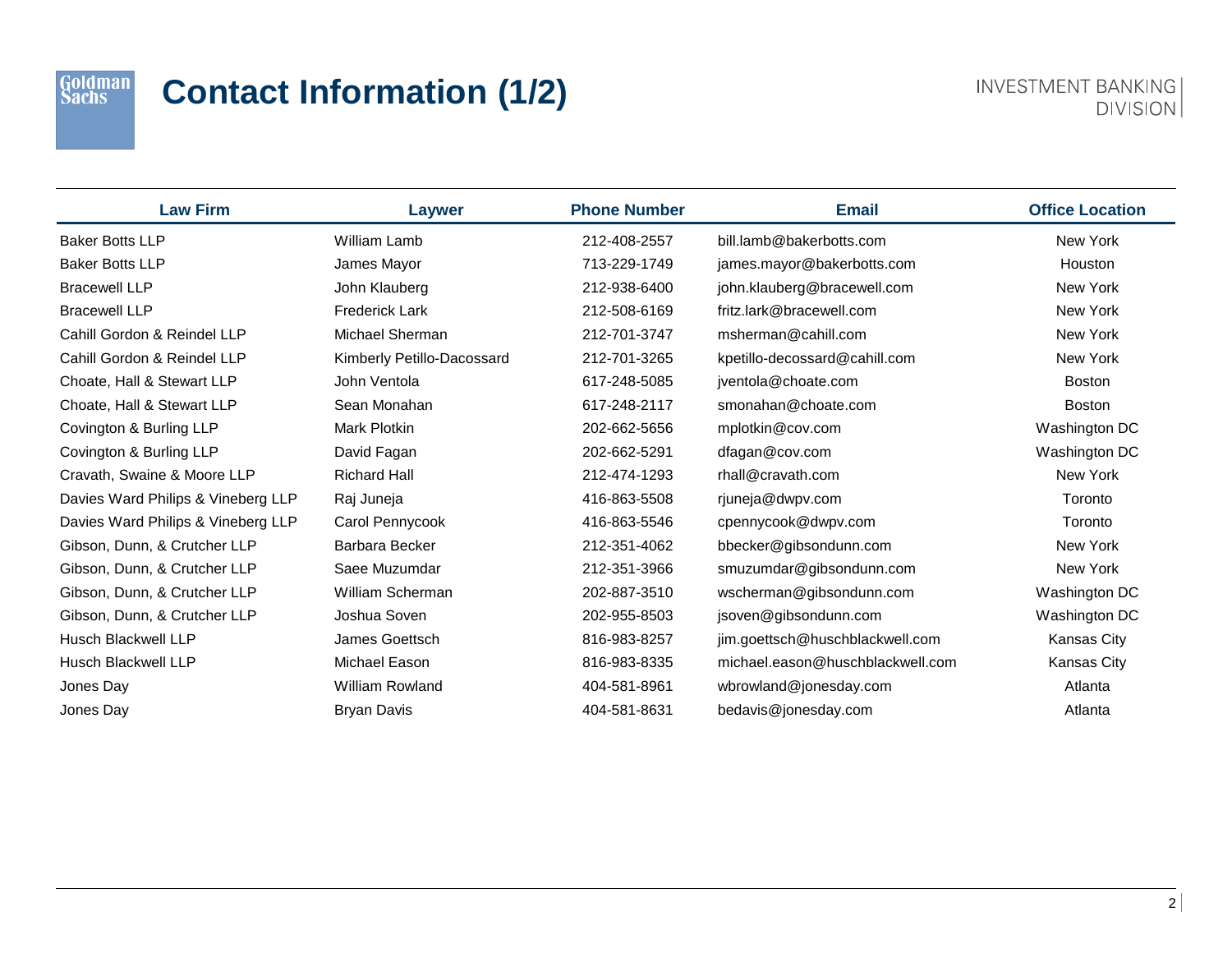### Goldman<br>Sachs

# **Contact Information (2/2)**

| <b>Law Firm</b>                  | Laywer                 | <b>Phone Number</b> | <b>Email</b>                  | <b>Office Location</b> |
|----------------------------------|------------------------|---------------------|-------------------------------|------------------------|
| Kirkland & Ellis LLP             | <b>Edward Sassower</b> | 212-446-4733        | edward.sassower@kirkland.com  | New York               |
| Kirkland & Ellis LLP             | John Pitts             | 713-836-3642        | john.pitts@kirkland.com       | Houston                |
| Kirkland and Ellis LLP           | George Stamas          | 202-879-5090        | george.stamas@kirkland.com    | Washington DC          |
| Kirkland and Ellis LLP           | Alexander Fine         | 202-879-5125        | alexander.fine@kirkland.com   | Washington DC          |
| Kirkland and Ellis LLP           | <b>Andrew Calder</b>   | 713-836-3621        | andrew.calder@kirkland.com    | Houston                |
| McGuireWoods LLP                 | Joanene Katsantonis    | 804-775-1017        | jkatsantonis@mcguirewoods.com | Richmond               |
| McGuireWoods LLP                 | John Hughes            | 832-255-6329        | jhughes@mcguirewoods.com      | Richmond               |
| Richards, Layton, & Finger, P.A. | <b>Mark Collins</b>    | 302-651-7531        | collins@rlf.com               | Delaware               |
| Richards, Layton, & Finger, P.A. | Daniel DeFranceschi    | 302-651-7816        | defranceschi@rlf.com          | Delaware               |
| <b>Sidley Austin LLP</b>         | Asi Kirmayer           | 212-839-5404        | akirmayer@sidley.com          | New York               |
| <b>Sidley Austin LLP</b>         | <b>Thomas Cole</b>     | 312-853-7473        | tcole@sidley.com              | Chicago                |
| Sidley Austin LLP                | Imad Qasim             | 312-853-7094        | iqasim@sidley.com             | Chicago                |
| <b>Stikeman Elliot LLP</b>       | Keith Chatwin          | 403-266-9088        | kchatwin@stikeman.com         | Calgary                |
| Stikeman Elliot LLP              | <b>Leland Corbett</b>  | 403-226-9046        | lcorbett@stikeman.com         | Calgary                |
| <b>Troutman Sanders</b>          | <b>Frank Schiller</b>  | 404-885-3437        | frank.schiller@troutman.com   | Atlanta                |
| <b>Troutman Sanders</b>          | <b>Kevin Greene</b>    | 404-885-3146        | kevin.greene@troutman.com     | Atlanta                |
| Vinson & Elkins LLP              | Keith Fullenweider     | 713-758-3838        | kfullenweider@velaw.com       | Houston                |
| Vinson & Elkins LLP              | Benjamin Barron        | 713-758-3203        | bbarron@velaw.com             | Houston                |
| White & Case LLP                 | Thomas Lauria          | 212-819-2637        | tlauria@whitecase.com         | New York               |
| White & Case LLP                 | <b>Gregory Pryor</b>   | 212-819-8389        | gpryor@whitecase.com          | New York               |
| White & Case LLP                 | <b>John Reiss</b>      | 212-819-8247        | jreiss@whitecase.com          | New York               |
| White & Case LLP                 | Jason Webber           | 212-819-8230        | jwebber@whitecase.com         | New York               |